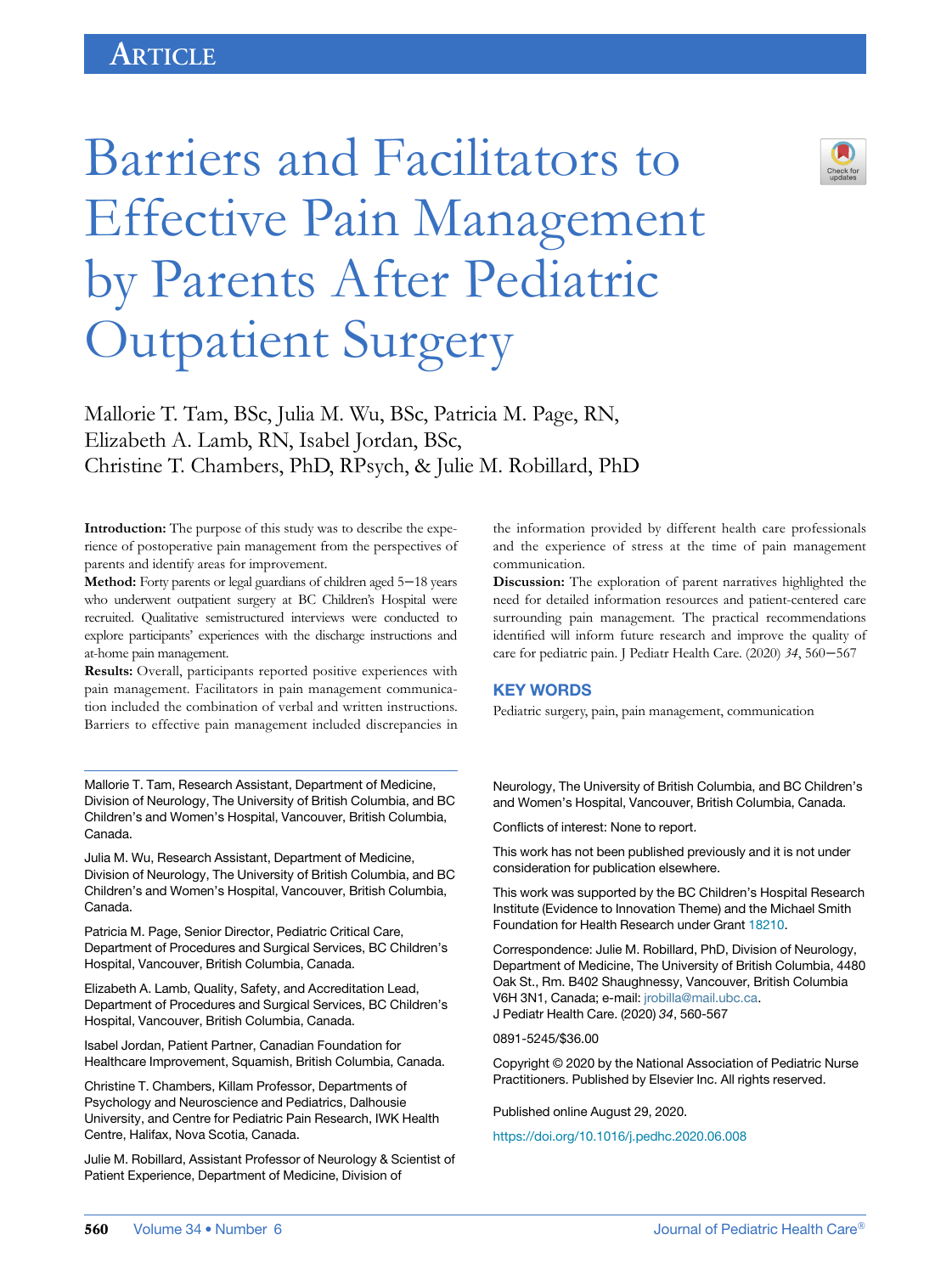## **INTRODUCTION**

Pain management after pediatric surgery remains a critical concern despite efforts in providing care information at hospital discharge. Failure to effectively manage pain can have several consequences for the child including longer recovery time, additional postoperative complications, sleep disturbances, behavioral changes, and in some cases, posttraumatic stress disorder and chronic pain issues ([Ferland, Vega,](#page-7-0) [& Ingelmo, 2018;](#page-7-0) [Kotiniemi, Ryh](#page-7-1)ä[nen, & Moilanen, 1997;](#page-7-1) [Nuseir, Kassab, & Almomani, 2016\)](#page-7-2). For outpatient surgical procedures, postoperative pain management takes place in the home environment and is usually carried out by parents or legal guardians (for simplicity, referred to broadly as "parents" henceforth). In these cases, it is vital that parents receive effective pain management instructions to provide appropriate care for their children at home.

The communication process about pain management between health care providers (HCPs) and parents is critical. How parents are instructed to administer pain medication may influence how parents understand their child's pain levels ([Kaminsky et al., 2019](#page-7-3)). In some cases, how pain management instructions are communicated may lead parents to overestimate their child's pain and, as a result, administer a greater amount of analgesics [\(Kaminsky et al., 2019](#page-7-3)). At the other end of the spectrum, a lack of information exchange can be detrimental for parents who hold misconceptions about analgesia use and undertreat their child's pain ([Rony, Fortier, Chorney, Perret, & Kain, 2010](#page-7-4)). With few evidence-based guidelines on postoperative pain management and surgery often being a child's first contact with opioids ([Bass, Heiss, Kelley-Quon, & Raval, 2020](#page-7-5)), it is important that pain management information is communicated effectively between HCPs and parents. Information exchange between HCPs and parents in the first 24 hr after surgery is most critical. Within this timeframe, parents often experience high levels of distress and anxiety, which may interfere with their ability to communicate with HCPs and understand pain management instructions [\(Scrimin, Haynes,](#page-7-6) [Alto](#page-7-6)è[, Bornstein, & Axia, 2009\)](#page-7-6). In addition, parents often connect with a variety of HCPs involved in their child's surgery and may receive inconsistent views on pain manage-ment [\(Kankkunen, Vehvil](#page-7-7)äinen-Julkunen, Pietilä[, &](#page-7-7) [Halonen, 2003;](#page-7-7) [Rony et al., 2010\)](#page-7-4).

Health literacy is also a key factor in pediatric pain management. Parents have pointed to a lack of information, inadequacy of communication, and poor timing of discharge instructions delivered by HCPs [\(Kankkunen et al., 2003;](#page-7-7) [Nascimento et al., 2010](#page-7-8)), among other factors. Compounding these challenges, parents may have been exposed to misconceptions concerning pain treatment [\(Vincent et al.,](#page-7-9) [2012](#page-7-9)), and are often concerned about adverse side effects from pain medication drugs [\(Batiha, 2014\)](#page-7-10). In turn, undermedication can result in suboptimal pain care for the child at home [\(Batiha, 2014](#page-7-10); [Finley, McGrath, Forward, McNeill,](#page-7-11) [& Fitzgerald, 1996\)](#page-7-11).

Studies on pediatric pain management to date have focused primarily on assessment, measurement, and

effective treatment. Traditionally, pain in children is quantified by the intensity and rely on self-report pain tools. Others suggest using multiple sources of self-report measures in combination with behavioral and physiological observations ([Bailey & Trottier, 2016](#page-7-12); [Cohen, Donati, Shih, & Sil,](#page-7-13) [2020;](#page-7-13) [Lawson et al., 2019\)](#page-7-14). As such, the involvement of parents in assessing pain in children contributes to effective pain management. As parents make most health care decisions for their children and are responsible for their child's recovery at home, their experiences and insights of their child's pain play a significant role in the pediatric pain patient experience [\(Longard, Twycross, Williams, Hong, & Chorney,](#page-7-15) [2016;](#page-7-15) [Tutelman et al., 2019\)](#page-7-16).

Critically missing from the body of evidence to support best practices in pain management communication and athome pain management is in-depth empirical knowledge gathered through the lens of patient experience, with support from experiential knowledge from the perspective of nursing staff. The goal of this study is to describe the experience of postoperative pediatric pain management from the perspective of parents and identify areas for improvement in communication. Through the qualitative approach in this study, data about the experience of pediatric pain management provides a deeper understanding of the factors that affect the care of the pediatric patient community and their families.

# **METHODS**

## **Participants**

Ethics approval for this study was obtained from the University of British Columbia Children's and Women's Research Ethics Board. Forty parents and legal guardians of children aged 5−18 years (25 boys and 15 girls) who underwent outpatient surgery at BC Children's Hospital between June 2019 and August 2019 were recruited for this study. The most common types of surgeries experienced by children included circumcision, hernia repair, tympanomastoidectomy, and adenoidectomy. Participants were included if the patients were cared for on the anesthetic care unit, discharged home on the same day of surgery, and were fluent in English. Excluded from the study were patients who were admitted after surgery to maintain consistency as pain instructions were provided differently in other units. Recruitment was carried out with the close collaboration and support from clinical nurse coordinators at BC Children's Hospital. Parents of children scheduled for any type of outpatient surgery were contacted by a nurse a week ahead of their child's surgery date regarding the details of the study. Only parents who expressed interest in the research and met the inclusion criteria were approached for the study and sent study details, consent, and assent forms by e-mail to review. Eighty-seven percent of parents and patients that were approached agreed to participate and provided written consent and assent, respectively, on the day of surgery before the procedure.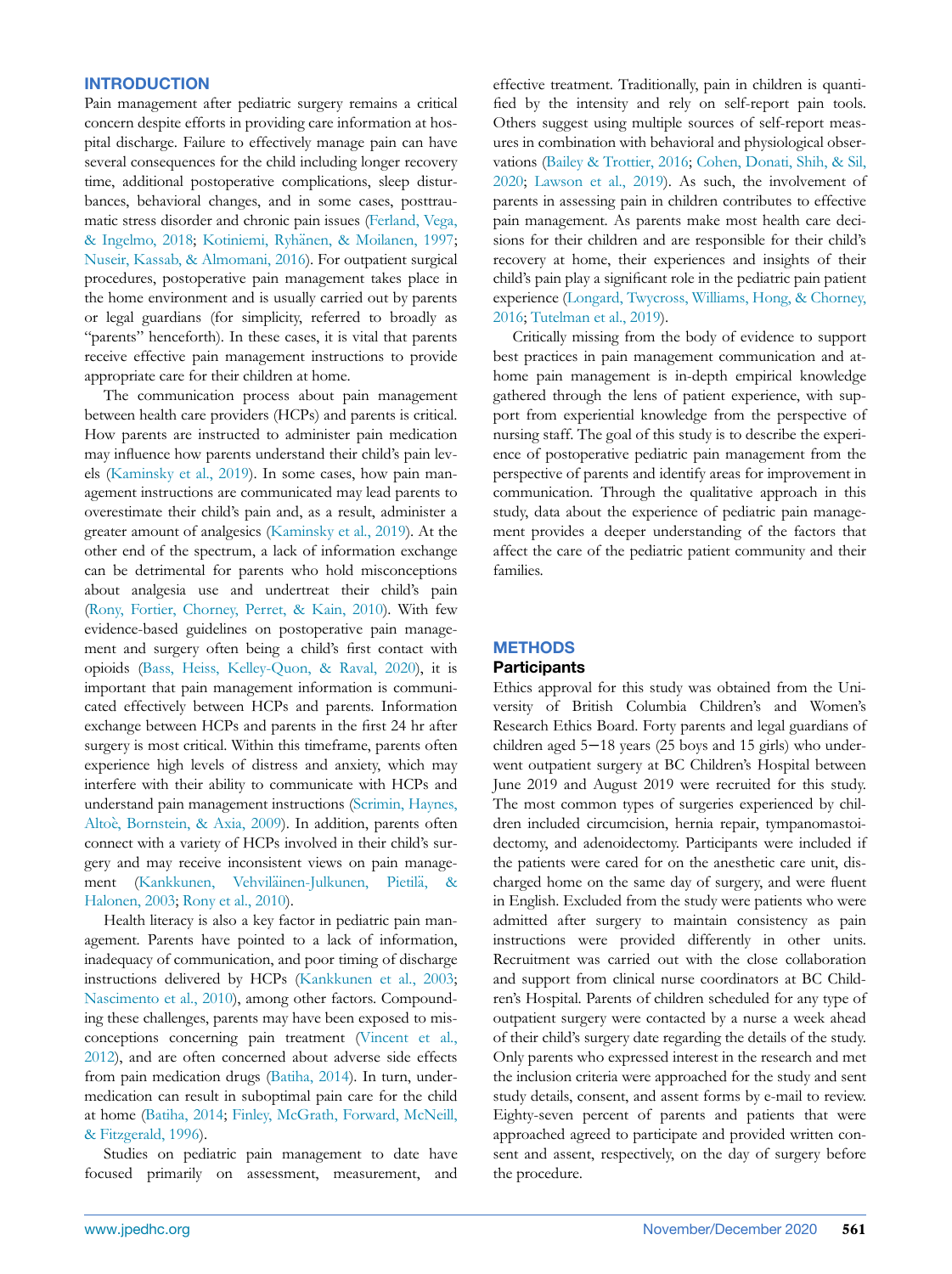<span id="page-2-0"></span>

| TABLE. Interview guide themes and examples of questions asked |                                                                                    |
|---------------------------------------------------------------|------------------------------------------------------------------------------------|
| <b>Interview Theme</b>                                        | <b>Examples of Questions</b>                                                       |
| Pain management                                               | Have there been any challenges so far in managing your child's pain?               |
| Pain management resources                                     |                                                                                    |
| At the hospital                                               | Did your child receive any medication at the hospital to cope with the pain?       |
|                                                               | How did you feel about the wait time to receive the medication?                    |
| At home                                                       | Was your child prescribed medication at discharge?                                 |
|                                                               | Did you give the medication to your child as prescribed? Why or why not?           |
| Reflecting on pain management resources                       | Are there any resources at home you have used to help manage your<br>child's pain? |
| Reflection on pain management communication                   | Did you feel that you understood the instructions given to you?                    |
| process                                                       | How did you feel about the information provided by the nurse in manag-             |
|                                                               | ing your child's pain after leaving the hospital?                                  |
| Areas of improvement around communication                     | What do you think could be improved about how the instructions were pre-           |
| and pain management                                           | sented to you?                                                                     |
|                                                               |                                                                                    |

# Interviews

Interviews were conducted with parents as they played a primary role in their child's pain management at home. The interview guide was developed based on a review of the literature, the discharge instruction recordings, and in consultation with experts in nursing and surgical operations (T. P.), nursing and quality improvement in surgery (L. L.), lived experience (I. J.), and pediatric pain (C. T. C.). Questions focused on barriers and facilitators to pain management at home, pain management resources, communication of pain management instructions, and areas of improvement surrounding communication and pain management ([Table\)](#page-2-0). An initial sample ( $n = 3$ ) of the audio recordings were listened to by the principal investigator to ensure that the interview themes captured all the relevant information around pain management and the communication process.

During the first phase of this study, the research team coordinated with the nursing staff to audio record the verbal pain management instructions given to the families after surgery. The purpose of the recordings was to establish baseline data and capture relevant information about the nature of the instructions provided, such as the material covered in the verbal and written instructions and the interactions between nurses and families. However, the research team did not listen to the recordings before conducting the interviews to limit bias and ensure a consistent interview experience for all participants. The full analysis of this data is beyond the scope of this present report.

Following discharge in which parents were given pain management instructions by a nurse, the research team contacted the families 1−2 business days later, by phone. Semistructured interviews were conducted, lasting up to 20 min, on the parents' experiences with their child's pain management and the pain management instructions provided. Interviews were audio-recorded on confirming participants' consent. A strength of this protocol is that the interviews were conducted at the time of pain management at home, thus eliminating potential issues related to recall.

All audio recordings were transcribed verbatim, and any identifying information of participants was removed from the transcripts. The transcripts were analyzed qualitatively

using the MAXQDA software (VERBI GmbH, Berlin, Germany).

# Qualitative Description and Reporting

The use of qualitative description in this study is aimed at providing rich narratives of certain experiences in which little knowledge exists [\(Sandelowski, 2000](#page-7-17); [Sandelowski, 2010](#page-7-18)). Grounded in the principles of naturalistic inquiry, a qualitative description is valuable for exploratory research to understand the experiences, perspectives, or values of the group being studied [\(Armstrong, 2010](#page-7-19)). This approach steers away from a priori theoretical deductions, therefore, allowing researchers to remain close to the descriptive data with the goal of understanding a phenomenon of interest through the perspectives of those who have direct experience [\(Kim, Sefcik, & Bradway, 2017;](#page-7-20) [Sandelowski, 2010\)](#page-7-18). By applying this method to the current interview data set, we were able to uncover detailed insights into the parents' experiences in managing their child's pain.

## Coding and Analysis

Using qualitative description methods, we conducted a descriptive content analysis of the parent interviews to uncover emerging themes regarding pain management after surgery. A preliminary coding guide was developed by an independent coder (M. T. T.) based on an initial 10% of the interviews ( $n = 4$ ), and a second coder (J. M. R.) applied the guide to the same set of interview transcripts to ensure reliability. The coding guide consisted of a hierarchy of datadriven themes and subthemes. The initial agreement between the two coders was 80%, and any disagreements or discrepancies were discussed and resolved through consensus. The coding guide was then further refined by the research team (M. T. T., J. M. R., and I. J.) through an iterative process. The resulting coding guide was applied to a previously uncoded subsample of the interviews ( $n = 4$ ), and the interrater reliability score between independent coders reached 88%. The final coding guide was used by a primary coder (M. T. T.) to code the remaining sample. The following data will be represented as follows: the number of documents with the code  $(n)$  over the total number of documents  $(N = 40)$ , percentage  $(\%)$ .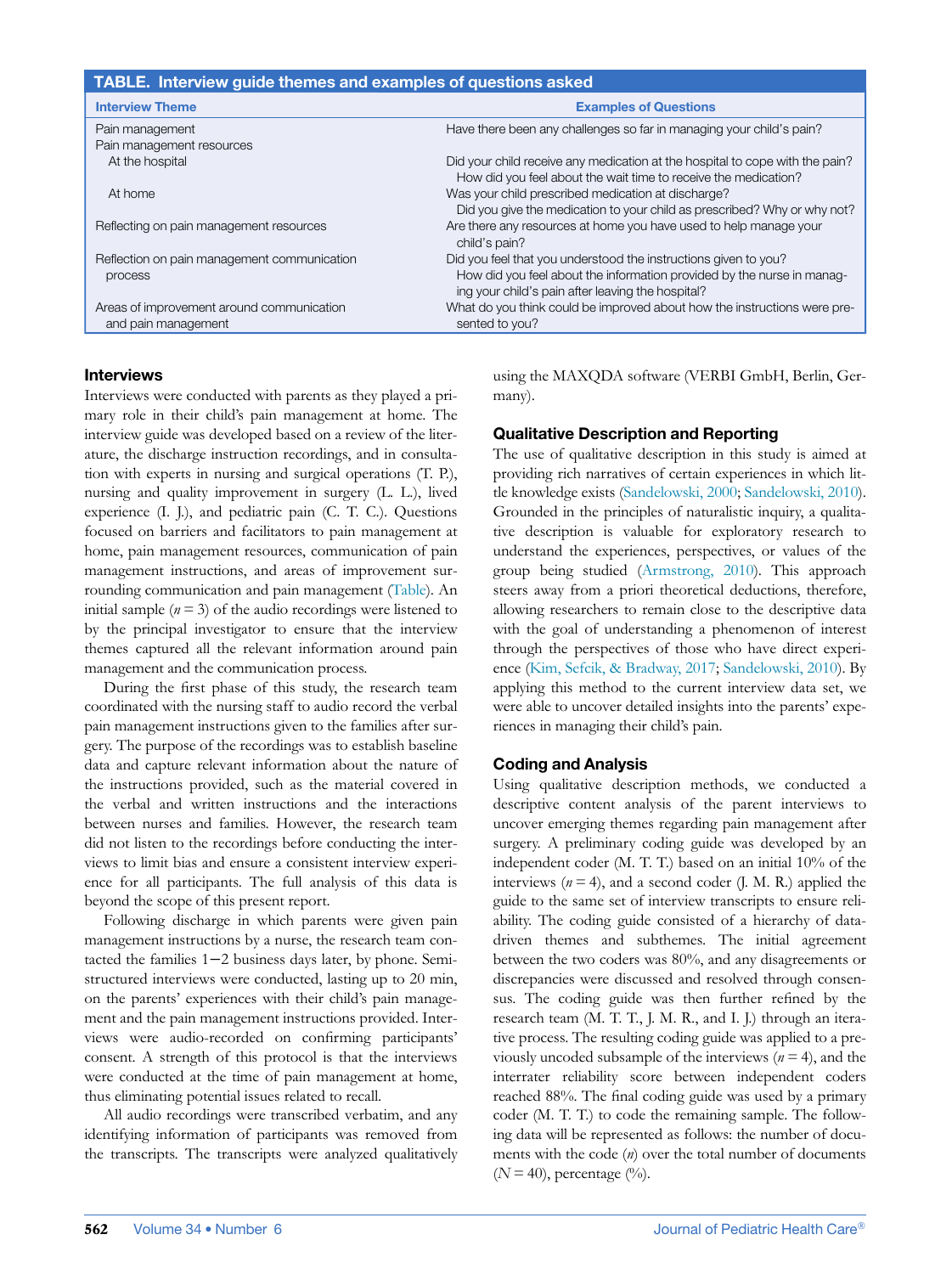## RESULTS

#### Experience with Pain Management Instructions

Through the exploration of parents' experiences with the instructions on pediatric pain management, three factors play a role in their understanding: (1) barriers to understanding, (2) facilitators to understanding, and (3) questions and concerns about instructions. Parent narratives are presented, followed by their participant number.

#### Barriers to understanding

Some parents reported receiving different information from doctors and nurses or encountering different content in what they were being told, and what was written on the forms they had taken home (6/40, 15%). These discrepancies confused some participants. The inconsistency in the details of scheduling medication was captured by one parent's experience:

I was given slightly different versions of things, because the two forms I was given say two different times, so one showed 5 hour difference so to give it at 4:30, and one showed me to give it at 5:30. It was easy to follow if I made my own calculation but there was a difference in what I was told, and what was written down on the two pieces of paper, because one was for pain management and one was for care, but they both included the bit about the drugs. (P21)

The environment (6/40, 15%) and emotional state of parents (9/40, 22.5%) at the hospital impacted their ability to listen to the instructions presented to them. It was common for some parents to feel stressed at the time instructions were given, focusing their attention toward their child who had just returned from surgery:

You know as much as you acknowledge the trauma is really on your child and what is happening, as a parent though you are so invested into their well-being that you are not capable of hearing everything [. . .] You try to but there is going to be something that you are going to miss because you are fixated on something that is going on around you. Yeah and you are just kind of worried right, like you just want everything to be okay for them. (P32)

#### Facilitators to understanding

Most parents felt that the instructions provided were clear and easy to understand (39/40, 97.5%). Pain management instructions were better understood by parents when they were presented thoroughly or "step-by-step," as some parents explained (14/40, 35%), and provided in a written form. They articulated the importance of having the written information for reference (20/40, 50%), especially after being discharged home, as well as the nurse reviewing the information as they were explaining the instructions (19/40, 47.5%):

She went over the sheet that she gave me so that was good to have her talking with showing me where it was written down [. . .] So, having them both at the same time as opposed to talking and then given a sheet afterwards, I think that is helpful. (P11)

Feeling prepared was also an aspect that aided parents' understandings of the expectations and needs after they left the hospital. This aspect involved being provided instructions and information presurgery (10/40, 25%) as well as not feeling rushed (5/40, 12.5%) to leave postsurgery.

Having the parents involved during the discussion of pain management facilitated their understanding, as they were given the opportunity to ask questions about the process or provide any feedback or experiences of pain with their child (11/40, 27.5%). When parents' insights were invited, they felt more equipped to go home:

I think she really explained it step-by-step and tried to collaborate with me and get my input on how I would be able to best manage it [. . .] I think that made me and it would make anybody else quite comfortable going home dealing with this thing. (P31)

Parents receiving follow-up phone calls from the hospital a day after discharge was also a helpful resource to touch base with the nurses on their child's progress (4/40, 10%). This resource allowed parents to raise any additional concerns or questions that they encountered on their own at home.

#### Concerns and questions about instructions

The main concerns and unanswered questions that arose following pain management communication were regarding the medication information  $(7/40, 17.5%)$ , timeline to be discharged home (3/40, 7.5%), limitations of physical activity for their child postsurgery (3/40, 7.5%), and the expectations during the healing trajectory when they returned home  $(3/40, 7.5\%)$ : "There's so many-I don't know if it's a marketing thing—but Tylenol and Advil, there are so many different types out there. There's one for muscle pain, headaches, you know, it's like which Tylenol should I be getting?" (P8), "Is there a reason that they don't want to keep them longer or is it just that they are so confident that he is fine that they know he will be happy at home?" (P33), "[Child] was bouncing a ball, . . . and I don't really know if that is going to affect his pain or not" (P11), "I think it was also scary because it was the first day so we really didn't know what it could be like" (P17).

#### Pain Management Experience

Despite most of the parents reporting their understanding and the clear communication of pain management instructions, only a portion of the parents (14/40, 35%) expressed that their experiences with pain management were good overall. When analyzing the experiences of parents with their child's pain management, four main themes emerged: (1) experience with medication at home, (2) experience with nonmedication management at home, (3) barriers to pain management, and (4) facilitators in pain management.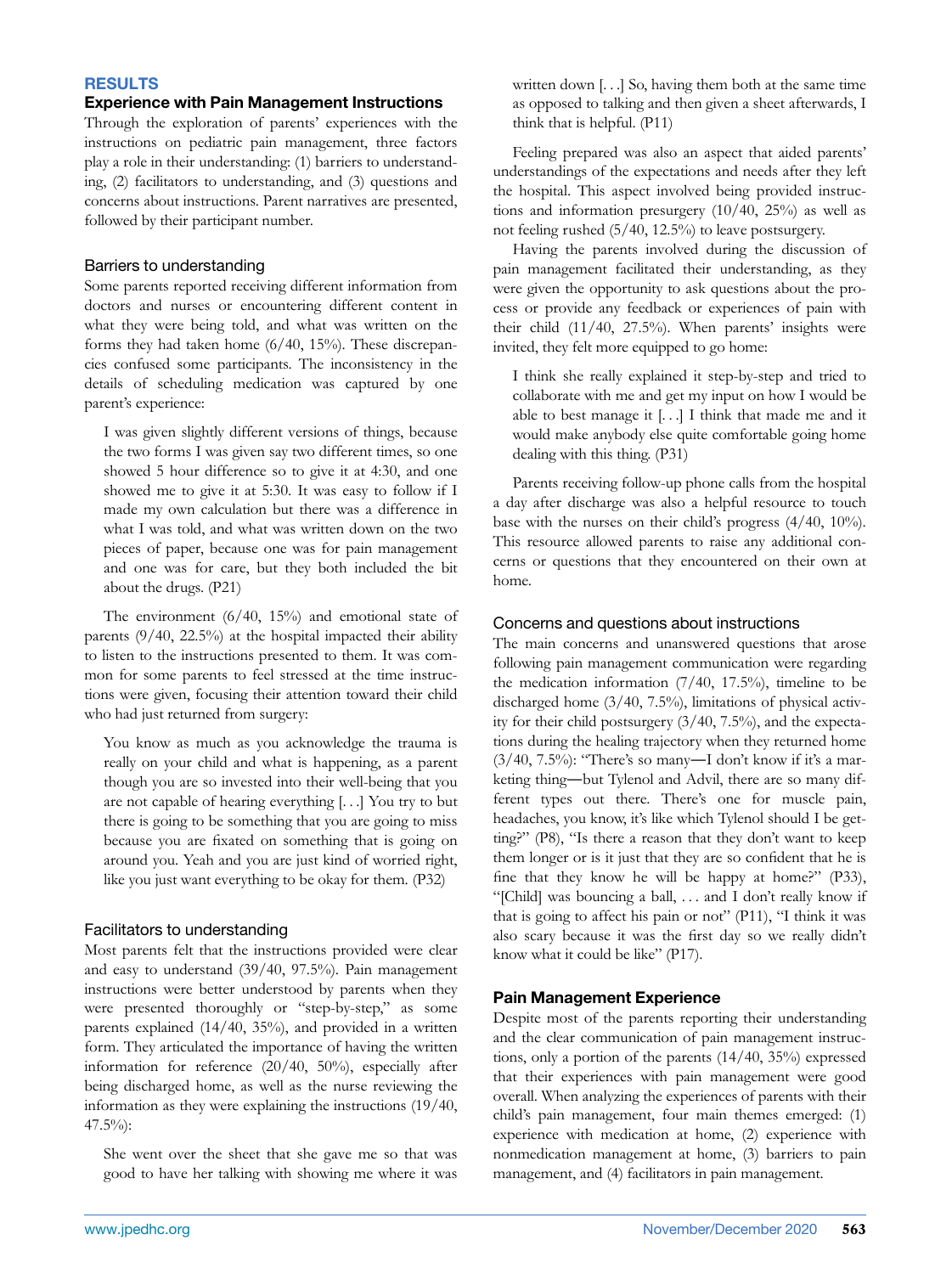## Experience with medication at home

One of the main resources in managing a child's pain was the medication given at home by their parents. All parents were suggested to provide Advil (40/40, 100%) and Tylenol (40/40, 100%) to manage a child's pain. There were no mentions of the use and prescription of opioids, though some parents expressed their fear of its use  $(2/40, 5\%)$ . At the time of the study, it was common practice at BC Children's Hospital to provide minimal to no prescription of opioid medication for outpatient surgeries. Approximately half of the parents reported that they followed the instructions on giving pain medication as suggested by the nurse (21/40, 52.5%), and in some cases, parents provided medication as they feel it was needed by their child (19/40, 47.5%). Most parents mentioned that the suggested or prescribed pain medication was adequate in managing their child's pain (33/ 40, 82.5%), and felt that the medication was easily accessible to them (27/40, 65.5%). If the pain became uncontrollable even with the suggested medication and doses, parents spoke about having the option to contact a doctor, nurse, or go to the hospital (10/40, 25%).

In terms of managing their child's pain at home, some parents emphasized a critical period (9/40, 22.5%) in which the first 24−48 hr were important in their child's pain management as they believed pain levels were the highest during this period. It was also important that during this timeframe parents knew what to expect, what they needed to do to handle their child's pain to monitor for signs and symptoms of pain (5/40, 12.5%), and to manage their medication accordingly:

I think the most challenged time is within the first 48 hours. Right now, we have already gone through 24 hours so far so the Advil and Tylenol still work normally very good. I believe it should be enough for the rest of the time. (P24)

## Experience with nonmedication management at home

In addition to medication, parents used several nonpharmacological methods to handle their child's pain. Examples of these methods included attending to the surgical wound and caring for the bandages and dressings (9/40, 22.5%), placing ice or heat on the area affected (13/40, 32.5%), engaging their child in activities as distractions away from the pain (9/ 40, 22.5%), managing their food (9/40, 22.5%), assisting their child in walking  $(6/40, 15\%)$ , bathing  $(4/40, 10\%)$ , and toileting (4/40, 10%). Over half of the parents provided more time for their child to sleep and rest at home as an effective method in managing the pain (22/40, 55%): "I think her being able to sleep like now that she's comfortably back in her own home makes a big difference" (P9).

## Barriers to pain management

Several challenges arose for parents as barriers to managing their child's pain, such as children who experienced other illnesses and symptoms (e.g., headaches, nausea, and fevers: 7/40, 17.5%) or had decreased sleep because of the pain  $(5/40, 12.5\%)$ .

The age of the child also played a role in the pain management process (3/40, 7.5%). Parents expressed the difficulty in controlling their younger children, given their abundant energy levels. By contrast, one parent noted similar challenges in gaining the control of their older child who was just as active:

[...] just because he is older and a lot of the kids who go [to the hospital] would be a lot younger and have the control of the parents . . . but he is not under my control at the moment obviously. (P11)

Other parents were simply overwhelmed with the various aspects of pain management and expressed the need to keep track of it to appropriately stay on top of the pain (3/40, 7.5%).

## Facilitators to pain management

Despite the challenges, certain factors allowed parents to manage their child's circumstances better. Parents who revealed that they had previous medical experiences (13/40, 32.5%), personally or with their children, were more familiar with what to expect during the surgical and healing process. They were less worried even with regard to managing the schedule of medications, as illustrated by the following participant:

But again, because I am a parent who has had a few of these surgeries or procedures, I am just aware of how the schedule works. If it was my first time, I probably would have asked a lot more questions. (P20)

Parents who had a medical education background or had family or friends in the field felt confident in managing their child's pain given their expertise and understanding of the processes and needs of their child (10/40, 25%):

I think that is also again partly due to the fact, or greatly due to the fact that my husband is a physician and I am a nurse so we felt very comfortable with what we should be doing next kind of thing [. . .] We have good knowledge anyways from our own working, dealing with our patients, etc. (P29)

## Recommendations for Improvement

Given their experiences, over half of the parents (21/40, 52.5%) provided recommendations for (1) improving pain management communication, (2) improving the overall experience with pain management, and (3) promoting patient-centered care.

#### Improving pain management communication

Parents provided suggestions to improve the presentation of instructions in a way that would facilitate their understanding. The Box outlines all communication-focused recommendations as given by parents.

#### Improving overall experience with pain management

Additional factors played a role in parents' overall experience with pain management outside of the communication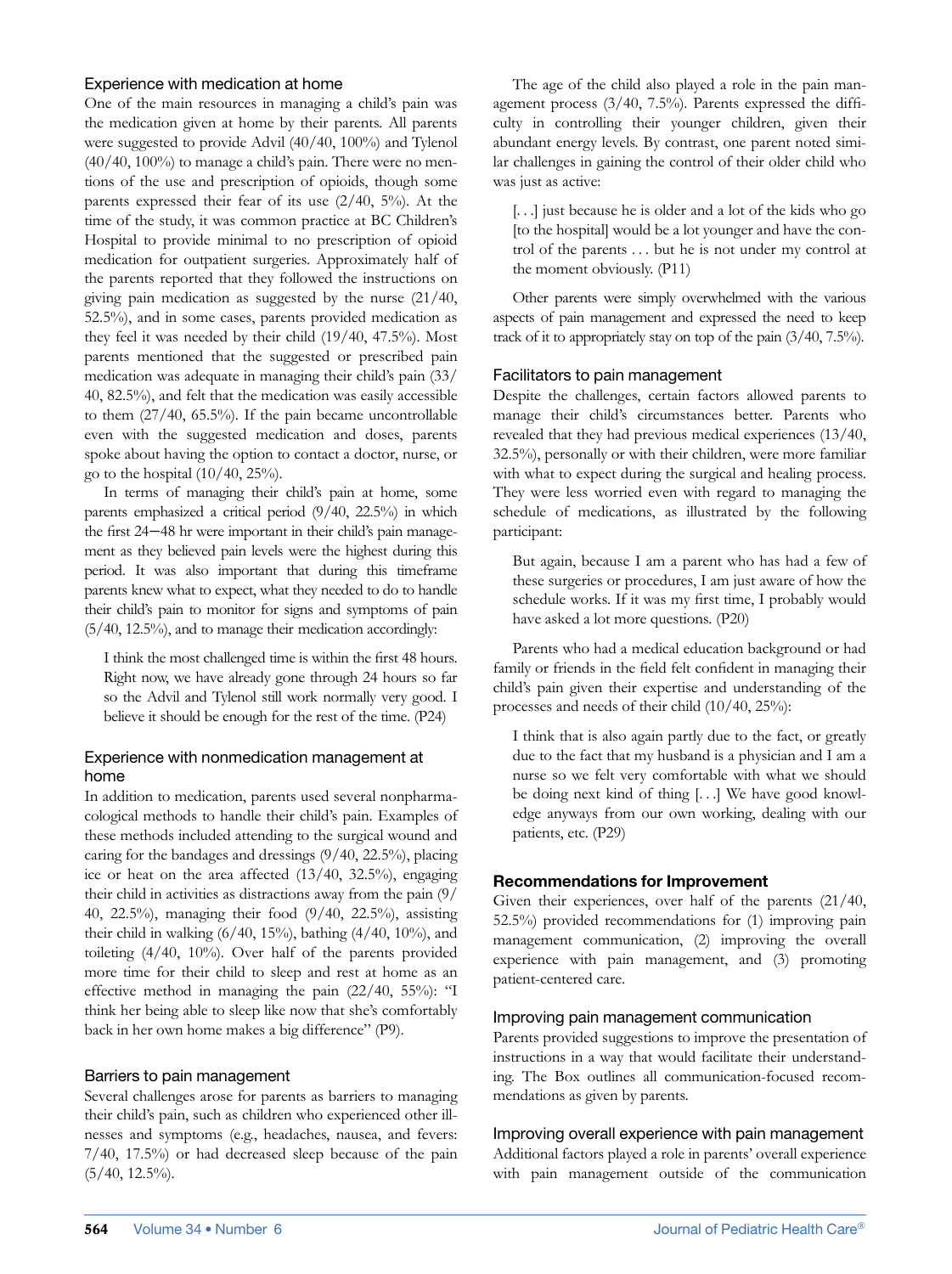# BOX 1. Recommendations to improve pain management communication after pediatric outpatient surgery

| Content<br>Provide more details of medication (e.g., types of food to eat with medication)<br>Provide detailed written medication schedule for the first 24 or 48 hr<br>Provide more information on the healing trajectory<br>Include pictures with written instructions<br>Organize written instructions into specific sections |
|----------------------------------------------------------------------------------------------------------------------------------------------------------------------------------------------------------------------------------------------------------------------------------------------------------------------------------|
| Provide instructions based on the season (e.g., specific instructions for winter and summer)<br>Resource type                                                                                                                                                                                                                    |
| Provide a child resource to share details of the pain management process with them<br>Provide instructions through e-mail<br>Provide take-home audio recordings of verbal instructions                                                                                                                                           |
| Provide reminders to parents for the use of written instructions at home                                                                                                                                                                                                                                                         |
| Use technology to manage the scheduling and medication information for each child                                                                                                                                                                                                                                                |
| Instruction format and delivery                                                                                                                                                                                                                                                                                                  |
| Combine instructions from the doctor and the nurse into one take-home package                                                                                                                                                                                                                                                    |
| Consider the sensitivity to timing when presenting instructions (e.g., before a child wakes or after a child has<br>awakened and is alert)<br>Offer translation services for verbal instructions<br>Provide medication needed for the first 24 hr                                                                                |

process. One parent felt that setting expectations related to the specific surgery were needed for better personal preparation, and another expressed the need for improvement in other services supporting the surgical procedure such as the pharmacy at the hospital.

## Patient-centered care

In line with the recommendations that parents provided for improvement, patient-centered care emerged as a key factor in pain management (11/40, 27.5%). Parents expressed that each child was unique; therefore, care and instructions on pain management should be provided according to certain aspects of the child such as their age, pain tolerance threshold, and type of surgery: "[. . .] to kind of accommodate to each child based on what their pain tolerance or pain levels are and how they adapt and deal with certain levels of pain" (P23).

Parents also emphasized that as primary caregivers, they understand their children best, and including them in the decision-making process and care for pain allows a more specific and comprehensive plan to manage the pain experienced:

I know my child's body better and there may be certain things that they need to be aware of that may or may not work with whatever suggestion that they are giving me. I mean to put your full trust 100% is great but you can still be aware that it may not be effective, it may not work, or you might need something else and it's not whatever they said right. (P31)

# **DISCUSSION**

Qualitative analysis of the narratives of the lived experiences of pediatric pain management yielded insights about (1) the

importance of patient-centered care, (2) the specific barriers and facilitators in the process of pain management communication, and (3) the barriers and facilitators to pain management at home, which led to (4) recommendations for improvement.

Given the complexity of pediatric pain management, applying qualitative methods in research from the lens of patient experience can help capture nuances that may not have been easily captured in quantitative work. For example, research on the topic of pediatric pain commonly focuses on assessment and monitoring using tools such as the Numeric Rating Scale, Visual Analogue Scale, Pediatric Pain Questionnaire ([Manworren & Stinson, 2016](#page-7-21)). These tools provide important value, for example, in identifying effective interventions and the magnitude of their impact. Other qualitative studies look at the experiences of families over the entire surgical process and perioperative intervention delivery ([Rabbitts et al., 2017\)](#page-7-22). These lines of evidence can be complemented by qualitative methods that consider the broader context of pain management, from postoperative instruction delivery and specific considerations such as the availability of pain medication to more subjective experiential factors such as feelings of empowerment in pain management. However, challenges can arise in distinguishing the different factors that contribute to the patient experience across their journey.

The present study highlights several strengths within the established communication process delivered by the nursing staff in the anesthetic care unit at BC Children's Hospital. All participants received the same standard information from nurses, and the majority found the instructions to be clear and easy to understand. It was also beneficial when written instructions were reviewed during the presentation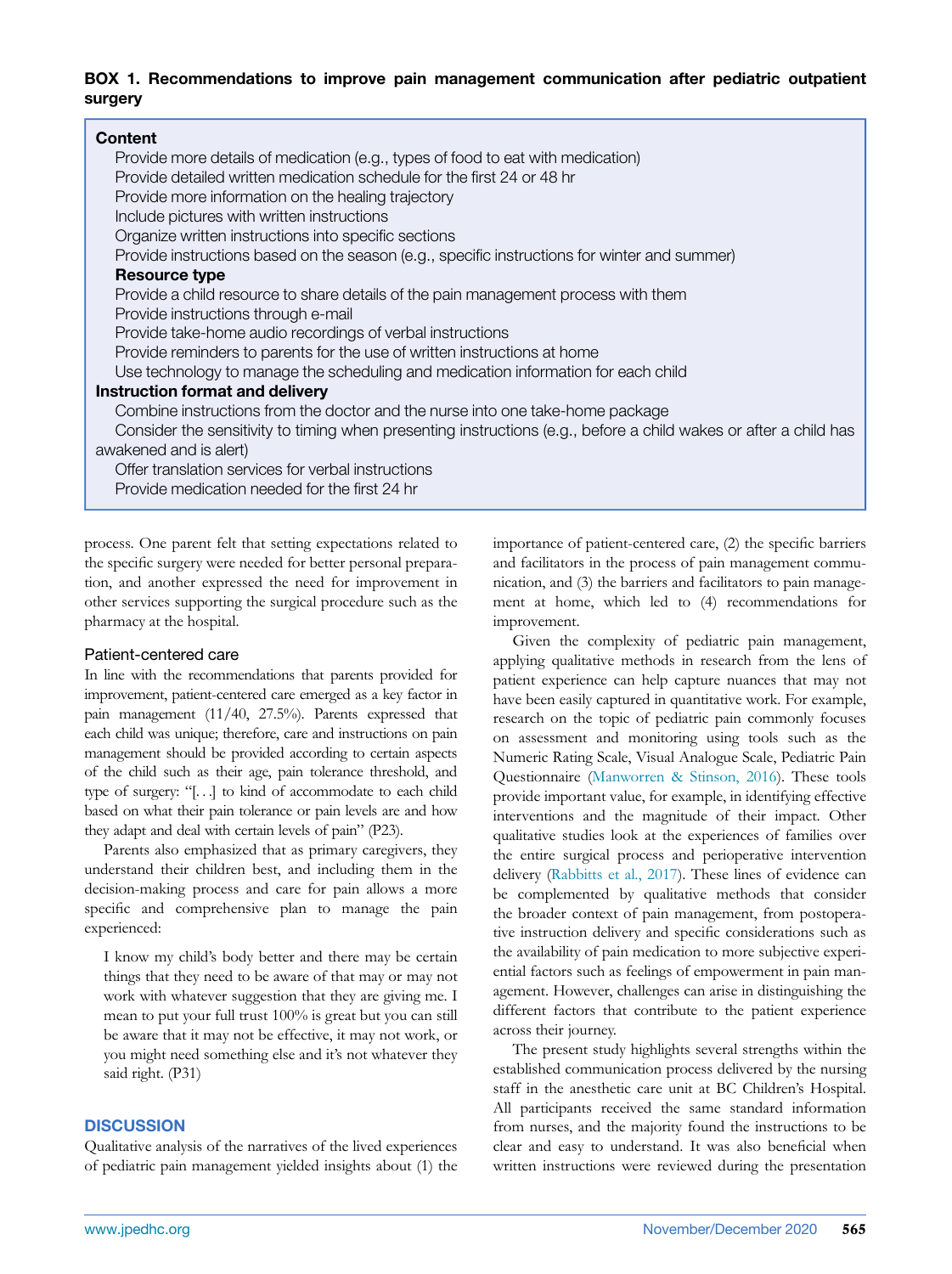of verbal instructions. As a result, parents expressed confidence in their ability to manage their child's pain as well as knowledge of resources they may access if they were encountering issues. These factors contributed to an overall positive framing of the patient experience of pediatric pain in our study.

Despite the overall positive experiences, some barriers were encountered during the communication process relating to both content and format. Inconsistent information provided by different HCPs confused parents in terms of the processes and expectations for pain management. Unmet information needs revolved primarily around medication information, return to physical activity, the healing trajectory, and the time to be discharged from the hospital. Some parents felt hesitant about medication dosage, administering multiple medications, or overmedicating their child. Consistent with other work in pediatric pain, we also uncovered concerns around side effects and opioid medication ([McGrath & Finley, 1996](#page-7-23)). Taken together and in combination with results from other studies of postoperative pain ([Karling, Renstr](#page-7-24)ö[m, & Ljungman, 2002](#page-7-24)), these findings support the need for detailed educational resources about pain medication. Although the healing trajectory and ability to return to physical activity are two concerns that are highly variable and depend on the procedure, child, and other factors, our data support the inclusion of high-level information on these topics in the discharge instructions. Finally, several parents indicated some level of surprise at how rapidly their child was discharged. Providing clarity around the timelines ahead of the interventions may alleviate any concerns associated with this finding.

Feelings of being overwhelmed or stressed, at times, limited parents' abilities to process information received at the hospital as well as managing their child's pain at home. The design of the present study, which included the audio recording of discharge instructions, uncovered an interesting finding whereby participants expressed a desire to take the recording home. Although this request was not possible under the study protocol, as approved by the Research Ethics Board, the idea for discharge instructions to be recorded or prerecorded should be explored further.

One of the parents' recommendations to assist them with pain assessments and at-home pain management was the development and use of an eHealth tool, such as a mobile app or website. A recent systematic review of eHealth tools for pediatric pain assessment and management identified 53 such tools, but only 15 of these being available to parents as of 2018 ([Higgins et al., 2018](#page-7-25)). The authors of the systematic review uncovered key system-level barriers that prevented the launch, adoption, and use of eHealth tools for pain management, such as lack of infrastructure and commercialization support [\(Higgins et al., 2018](#page-7-25)). Although the unregulated environment of eHealth resources [\(Robillard](#page-7-26) [et al., 2015](#page-7-26); [Robillard et al., 2019\)](#page-7-27) makes it difficult for HCPs and staff to endorse or promote specific tools, as these may change or become no longer supported, it may be valuable to explore potential options available to the patient

community on an ongoing basis and to raise awareness about the availability of high-quality tools for pediatric pain management where they exist.

Overall, parents experienced effective communication processes and positive experiences with at-home pain management. This finding may be due to sampling bias as day surgeries are usually minor, whereas longer or more complex interventions may have yielded different results. Nevertheless, useful insights were gathered from parents in this study, especially around barriers and facilitators to pain management with a focus on how it was communicated. Many of these factors involved features of either the child or the parent in terms of their previous experiences with surgery, medical knowledge, or age. Taken together, and because pain is subjective by nature, these findings support the need for patient-centered care to pain management, which includes recognizing the developmental stage of the child. Our results are well aligned with recent calls for patient-centered approaches to pain management that prioritize meaningful outcomes for each patient ([Birnie, McGrath, & Chambers, 2012](#page-7-28)).

We acknowledge the limitations of the present study in addition to the sampling bias issue raised above. As different types of surgery were included in this study, parents and children may have received varying preoperative information from their appropriate surgical teams. This preoperative information was not recorded in this study and had the potential to play a role in the inconsistency of information across HCPs and participants' overall pain management experiences. The use of a validated pain measure tool, such as the Parents' Postoperative Pain Measure [\(Chambers, Finley, McGrath, &](#page-7-29) [Walsh, 2003](#page-7-29)), might have allowed us to determine if any relationships exist between assessed levels of pain and pain management experience. The results were based on parent report and narrative comments alone and, therefore, difficult to confirm whether parents followed the pain management instructions as reported. Although parent demographics were not captured for this study, we acknowledge that this information could contribute to differences in their pain management experiences. Finally, this study did not include interviews with children on their experiences with pain. This limitation is salient in light of evidence that parents tend to underestimate their child's pain [\(Chambers, Reid, Craig, McGrath, & Finley,](#page-7-30) [1998\)](#page-7-30). Future work will aim to complement the present findings with the children's experiences.

Despite these limitations, the body of work presented here has provided the opportunity to capture practical recommendations to improve the communication process around pain. These recommendations are being disseminated back to the patient community as well as to relevant staff and HCP groups in the hospital. HCPs such as pediatric nurses and nurse practitioners play a crucial role in the evaluation and improvement of educating children and families about postoperative home care and pain management. Future direction will include collaborative workshops with members of the patient community and nurses and staff, to revisit and improve discharge instructions and develop an ongoing evaluation framework. Taken together, the new knowledge generated by this study, and the